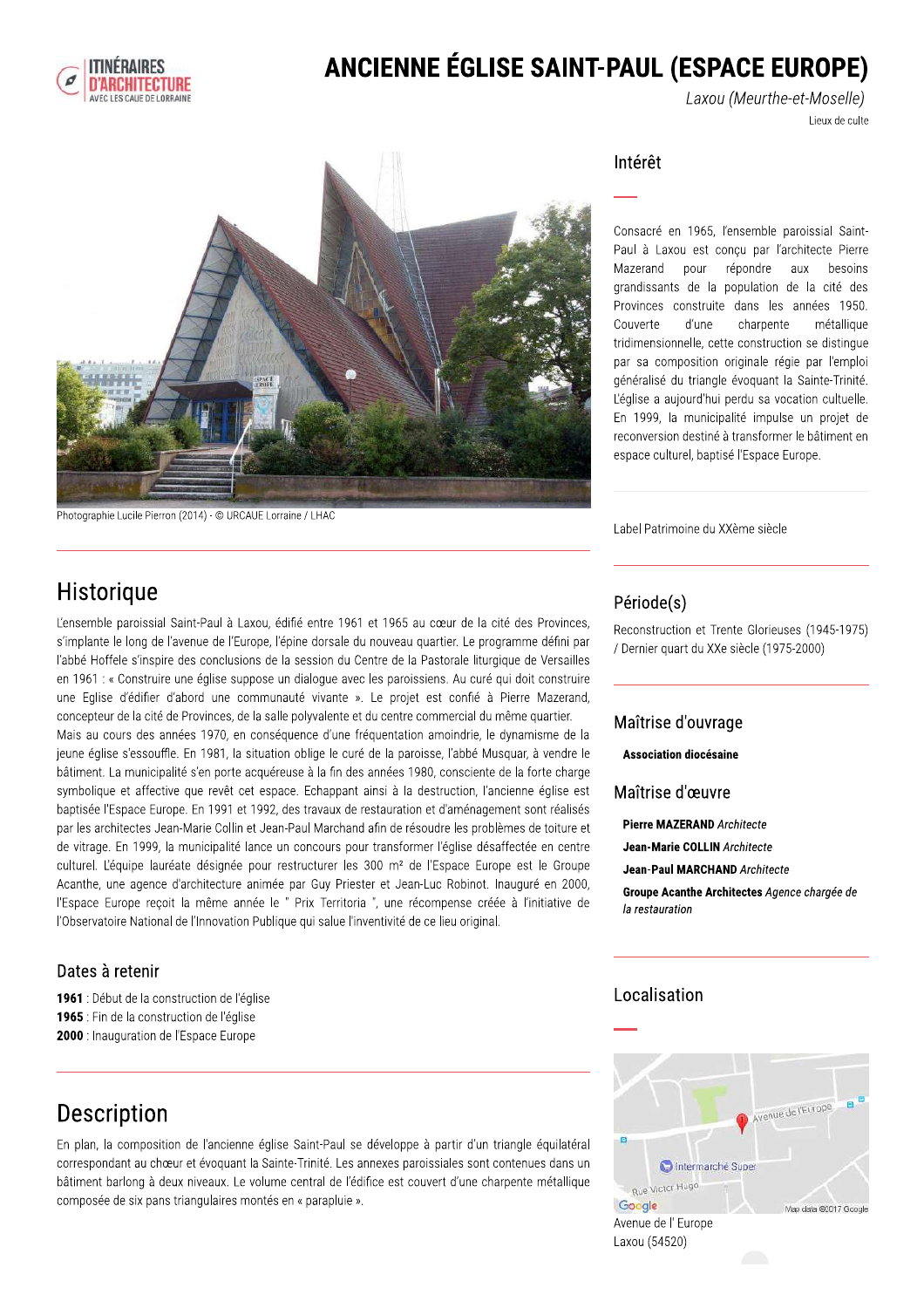Pour le projet de reconversion, l'architecte Jean-Luc Robinot développe une conception respectueuse des qualités du bâtiment d'origine : l'unité du volume intérieur, la visibilité de la charpente et la composition des façades. Il prévoit ainsi d'effectuer son intervention « en douceur », privilégiant de nouvelles dispositions architecturales et techniques « dans l'esprit du lieu », selon ses propres termes. L'enveloppe extérieure est conservée en l'état, à l'exception de l'ajout d'un paratonnerre et d'une casquette en béton signalant l'accueil.

A l'intérieur, le sas d'entrée est encadré par deux ouvertures latérales permettant l'accès à la salle de spectacle, au bloc sanitaire et à un escalier donnant sur une mezzanine destinée à accueillir la régie. La pente descendante du sol, aménagée dans le projet initial afin de concentrer l'attention des fidèles vers l'autel, mène désormais à la scène. En outre, l'architecte conçoit les équipements et la machinerie scéniques dans un souci de flexibilité. Le mobilier amovible, la scène à surface variable, les rideaux escamotables participent ainsi à la création d'un espace nomade, évolutif et multifonctionnel.

#### Documentation conseillée

« Eglise Saint-Paul. Un exemple de reconversion d'un édifice cultuel », extrait de la brochure accompagnant l'exposition 1945-1975 en Meurthe-et-Moselle : Églises en quête de modernité, Service d'architecture et du patrimoine de Meurthe-et-Moselle/Archives modernes d'architecture lorraine, Villa Majorelle, 2012.

PIERRON Lucile, « La reconversion des églises désaffectées : un nouvel enjeu pour les territoires », fabricA, n° 8, travaux d'histoire culturelle et sociale de l'architecture et de ses territoires. LéaV/ENSA -Versailles. 2014. pp.150-171.

PIERRON Lucile, « Laxou, de l'église Saint-Paul à l'Espace Europe : la concertation comme voie d'une reconversion exemplaire », Le Pays Lorrain, Société d'histoire de la Lorraine et du musée lorrain, n°4, 2014, pp.405-407.

#### Informations pratiques

Pour tout renseignement, contacter " Sports Jeunesse Vie Associative " à Laxou.

 $\bigwedge$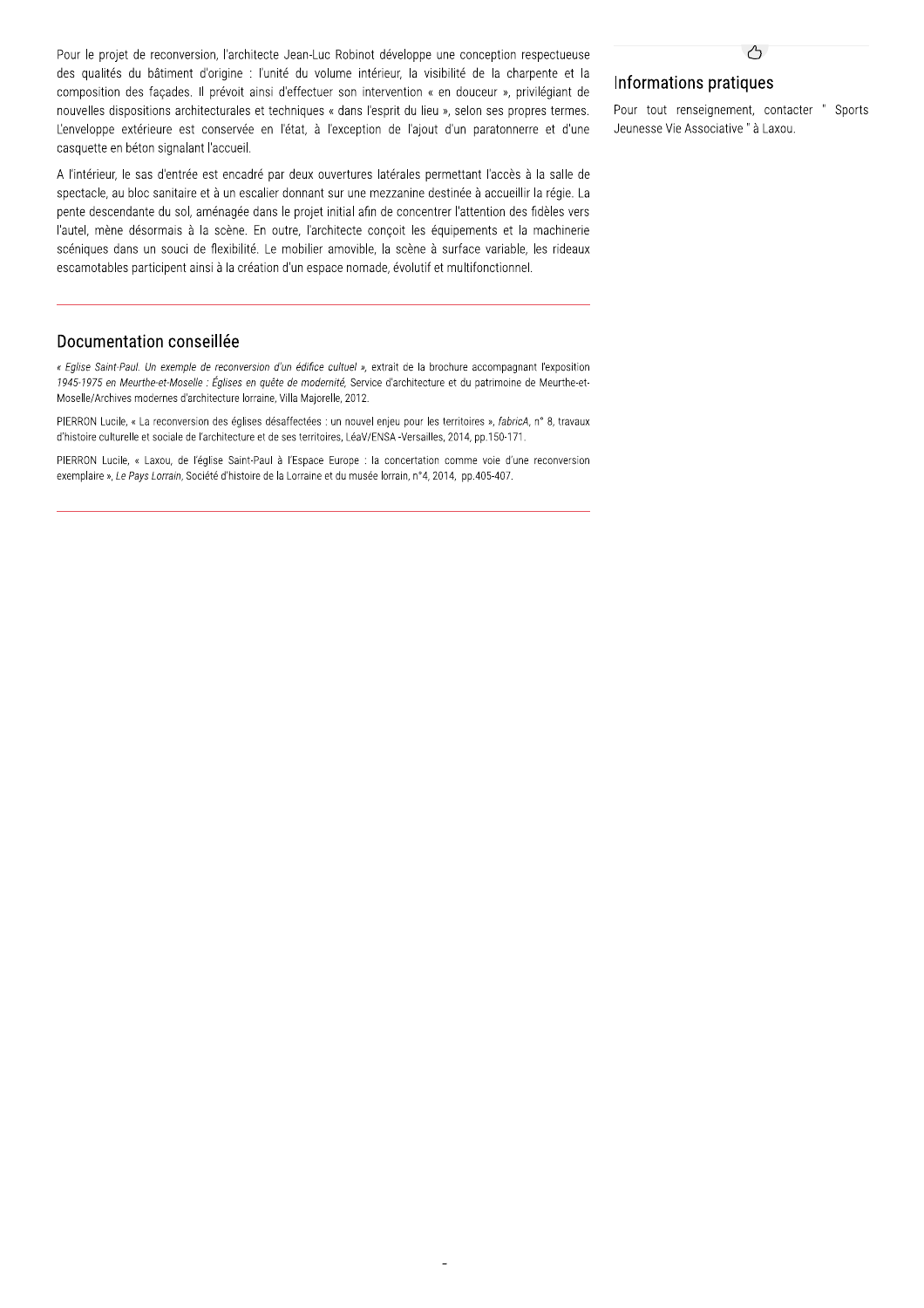

# ANCIENNE ÉGLISE SAINT-PAUL (ESPACE EUROPE)

Laxou (Meurthe-et-Moselle)

Lieux de culte



La charpente métallique, légère et transparente, permet de dégager les parois extérieures de leur fonction porteuse et d'incorporer des vitraux en façades. Source : Photographie Lucile Pierron (2014) Droits : URCAUE Lorraine / LHAC



La pente descendante du sol, aménagée dans le projet initial afin de concentrer l'attention des fidèles vers l'autel, mène désormais à la scène. Source : Photographie Lucile Pierron (2014) Droits : URCAUE Lorraine / LHAC



.<br>hie de la maquette du quartier des Provinces et de l'église. La forme générale de permet d'identifier le lieu de culte au sein du quartier marqué par l'orthogonalité de ses con Source : Arch. P. Mazerand / Ph. G. Mangin @ Arch. Dép. Meurthe-et-Moselle 50 JI 24 Droits : Tous droits réservés



Carte postale intérieure d'époque. Le volume central de l'église est mis en valeur par la cou réalisée à partir d'une charpente métallique composée de six pans triangulaires montés en Source : Arch. P. Mazerand / Repr. L. Gury @ Région Lorraine - Inventaire général / DR Droits : Tous droits réservés



Une mezzanine destinée à accueillir la régie jouxte l'entrée de la salle de spectacle. Source : Photographie Lucile Pierron (2013) Droits : URCAUE Lorraine / LHAC